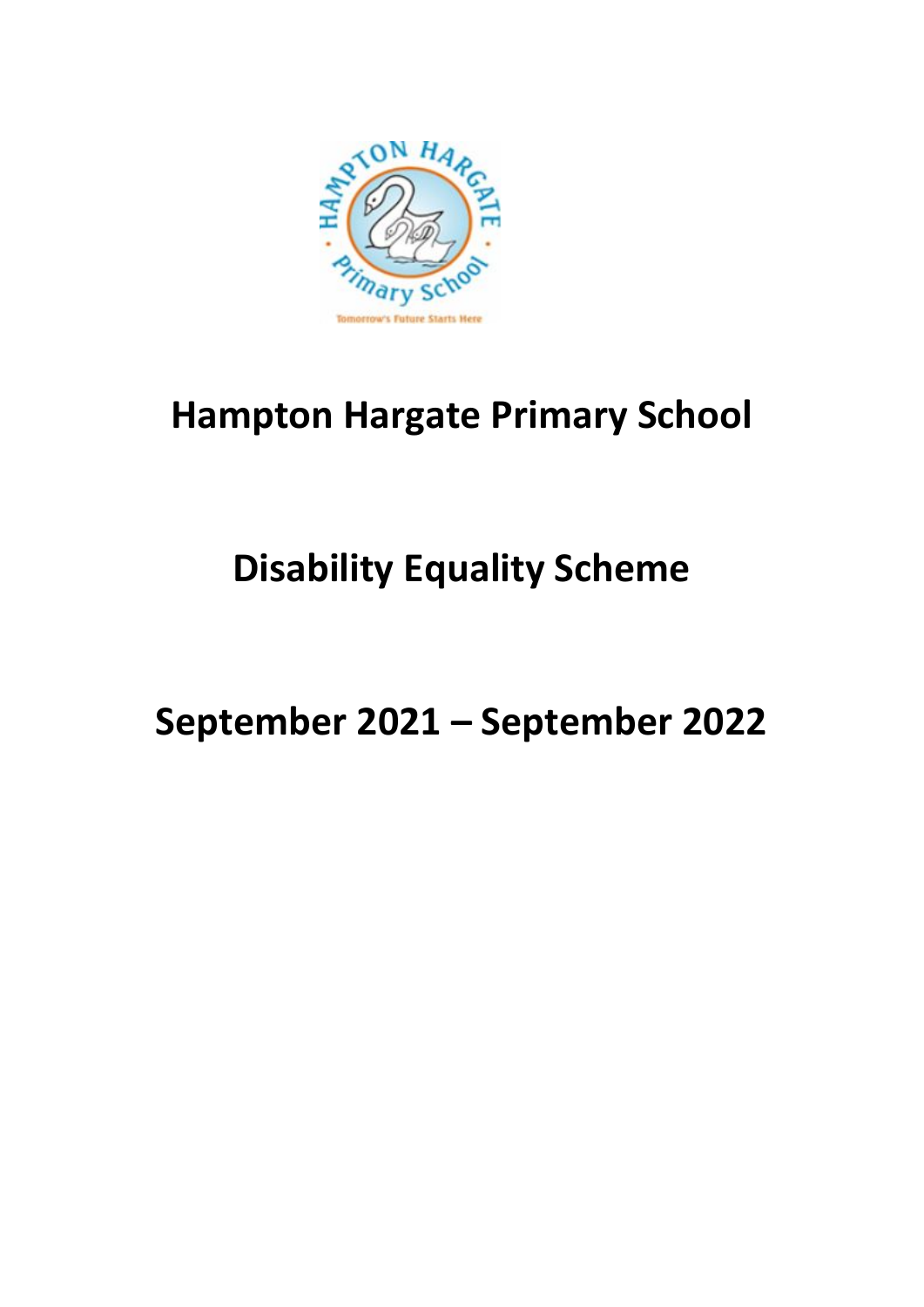#### Introduction

Duties under Part 5A of the DDA require the governing body to:

- Promote equality of opportunity for disabled people: pupils, staff, parents carers and other people who use the school or may wish to; and
- Prepare and publish a disability equality scheme to show how they will meet these duties.

This scheme and the accompanying action plan set out how the governing body will promote equality of opportunity for disabled people.

Duties in Part 4 of the DDA require the governing body to plan to increase access to education for disabled pupils in 3 ways:

- Increasing the extent to which disabled pupils can participate in the school curriculum
- Improving the environment of the school to increase the extent to which disabled pupils can take advantage of education and associated services
- Improving the delivery to disabled pupils of information which is provided in writing for pupils who are not disabled.

#### 1. School Ethos, Vision and Values

Hampton Hargate Primary School is committed to enduring equal treatment of all its employees, pupils and any others involved in the school community, with any form of disability and will ensure that disabled people are not treated less favourably in any procedures, practices and service delivery.

This school will not tolerate harassment of disabled people with any form of impairment and will also consider pupils who are carers of disabled parents. (Links equal opportunity policy)

#### 1.1 What do we understand by "disability"?

"Disability is a physical or mental impairment which has a substantial and long term adverse effect on a person's ability to carry out normal day-to-day activities" (DDA 1995 Part 1 para.1.1) this definition was amended and broadened in December 2005 under the 2005 Disability Amendment Act:-

- People with cancer or surviving cancer are now included, as are people with HIV and Multiple Sclerosis from the point of diagnosis
- For a mental impairment the need for it to be clinically well recognised has been removed.

Within the recommendations of the Disability in Education (DEE) all pupils with SEND and those with long term medical needs will be treated as disabled for the purpose of the Act and for equality. This is in addition to all pupils with long term impairments, which have a significant impact on their day-to-day activities.

This school therefore uses the social model of disability throughout our work. We understand that the definition of disability under the Act is different from the eligibility criteria for special educational needs provision. This means that disabled pupils may or may not have special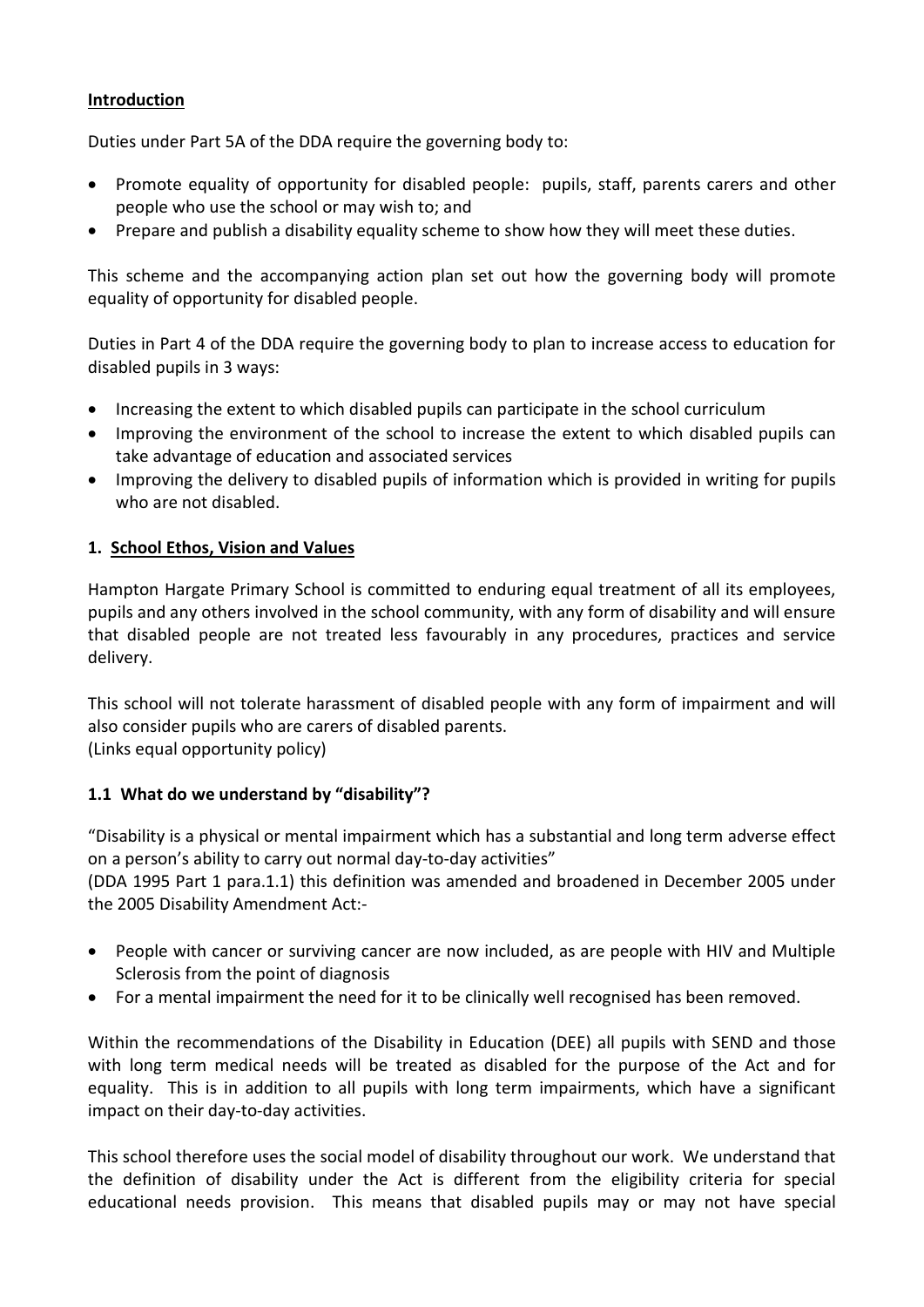educational needs. The school recognises that social, educational and behavioural difficulties are part of this definition.

#### 1.2 Schools Strategic Priorities

See the disability access plan.

#### 1.3 Strengths and Weaknesses

#### **Strengths**

Out of 16 responses, 15 said the school's facilities are equally accessible to all. Good Practice comments: "Working arrangements changed to accommodate staff disability"

"Staff supporting one another through struggles."

"When I have taught a child needing to use equipment for a long or short term condition ie a sprain or break the day is thought through with parents understanding, alternative arrangements are made if they can't access a full PE lesson or adapted to include them at a level they can participate. During breaks members of staff look after individuals who have a chosen buddy. Doors are wide enough and corridors for movement around the school. Every effort is made to make the child feel as included as possible in all aspects of school life."

"Making the physical environment and learning accessible to our disabled pupils, e.g. adapting the work into bite sized chunks, using multi-sensory techniques, emphasis on learning through talk partners, experiencing things hands on to then transfer into developing academic skills."

"School has made changes to support Xs learning"

"My x has a physical disability and this school showed x and our parents that all children are treated in the same way, for example, sports days, excursions, performances, x is very safe in this school and has great care. The teachers, the principal and all who work at this school are excellently qualified and very helpful"

"One on one teaching / caring for children with complex needs"

"Your whole school ethos to equality seems unrivalled by other settings in the borough and this should be celebrated and commended."

"I am very grateful for the support I've had from SLT."

All respondents thought the school's ethos and practices are effective in eliminating discrimination.

#### Weaknesses

In the most recent questionnaire comments have been made about suitable areas for intimate care. This is something we have been planning with the Local Authority for over a year and building work is due to take place on April 2<sup>nd</sup> 2022.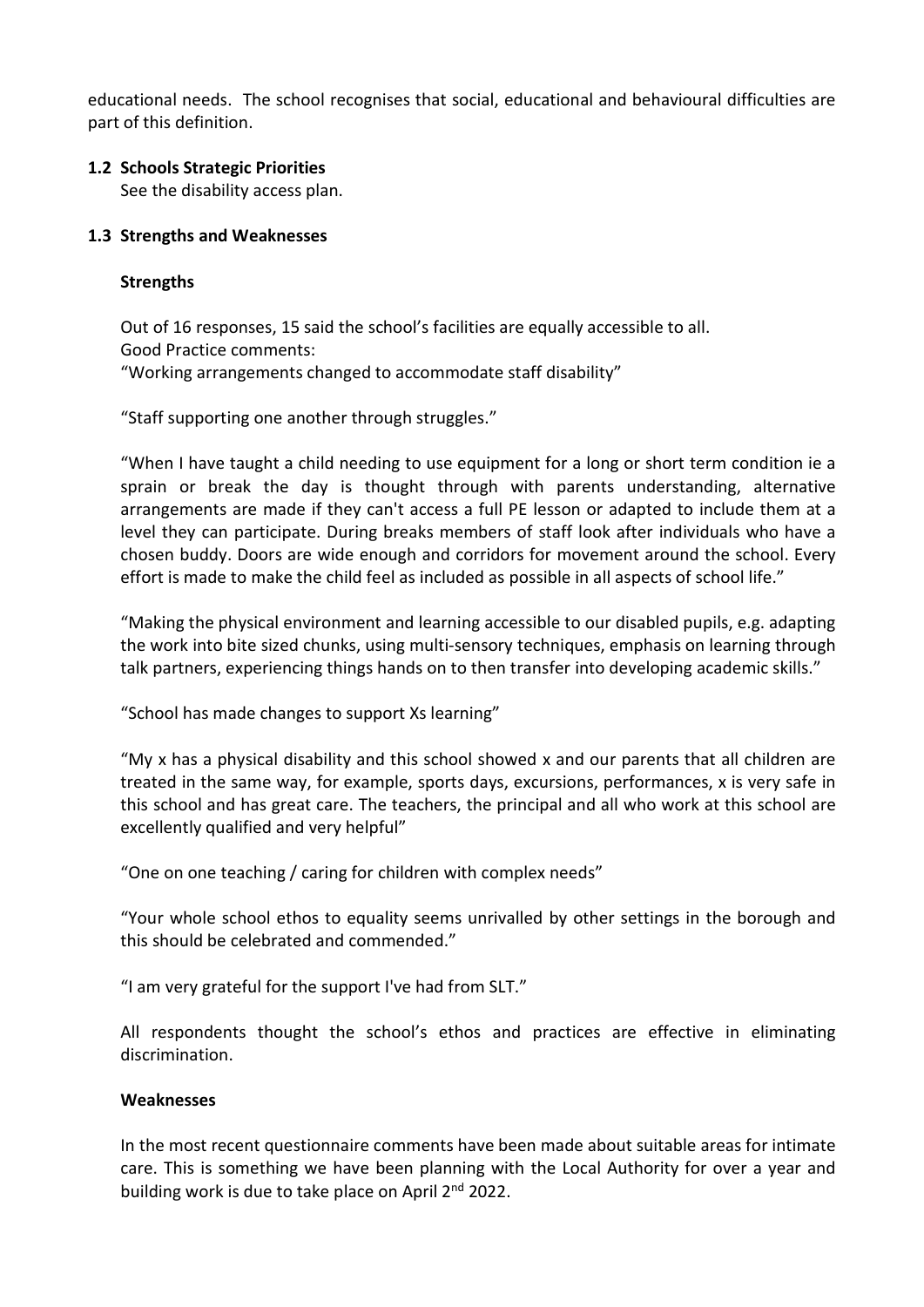A comment has been made about wheelchair access through doorways- we have recently installed ramps into the year 1 classrooms and out of the Year 1 courtyard. This will need to happen for the Year 2 classrooms as well before the autumn term.

A comment has been made about more disabled toilets. We currently have 2 disabled toilets. One of which is being upgraded for intimate care on 2<sup>nd</sup> April.

A comment has been made about disabled parking. We currently have 2 spaces which can be used by disabled badge holders or any parents/children with reasonable justifications for this.

1 respondent said they/their child had suffered discrimination because of their disability but that this was dealt with appropriately by the school.

# 2. The General Duty

We will actively seek to:

- Promote equality of opportunity between disabled persons and other persons
- Eliminate discrimination that is unlawful under the Act
- Eliminate harassment of disabled persons that is related to their disabilities
- Promote positive attitudes towards disabled persons This means not representing people in a demeaning way, and it also means not pretending they do not exist and not representing them anywhere at all
- Encourage participation by disabled persons in public life it is also important to respect the wishes of disabled children in an educational setting so that they do not feel pushed into activities they do not wish to take part in
- Take steps to take account of disabled persons' disabilities, even where that involves treating disabled persons more favourably than other persons.

(DDA2005 S.49A)

# 3. The Involvement of Disabled Children and Young People, Staff, Parents, Governors and User Groups

# 3.1 In preparing this scheme, disabled people were involved in the following ways:

A letter and questionnaire is sent to parents, governors, staff and user groups every year and the data in analysed. To ensure we have parents and pupils views we are collecting individuals views through the assess, plan, do review process. The child's own voice is recorded during termly meetings as are the voices of parents. Through these meetings we identify what each child needs and we make the necessary changes required and seek outside agency help where required. For more details on this process please refer to the SEND policy.

# 3.2 In the longer term, disabled people will be involved in the following ways:

- Assess, plan, do and review cycles are carried out for each individual child. Their voice is record during termly meetings as it that of their parents.
- Pupil surveys and interviews as part of the normal cycle of self evaluation are also used to identify any issues relating to a child or young person's disability.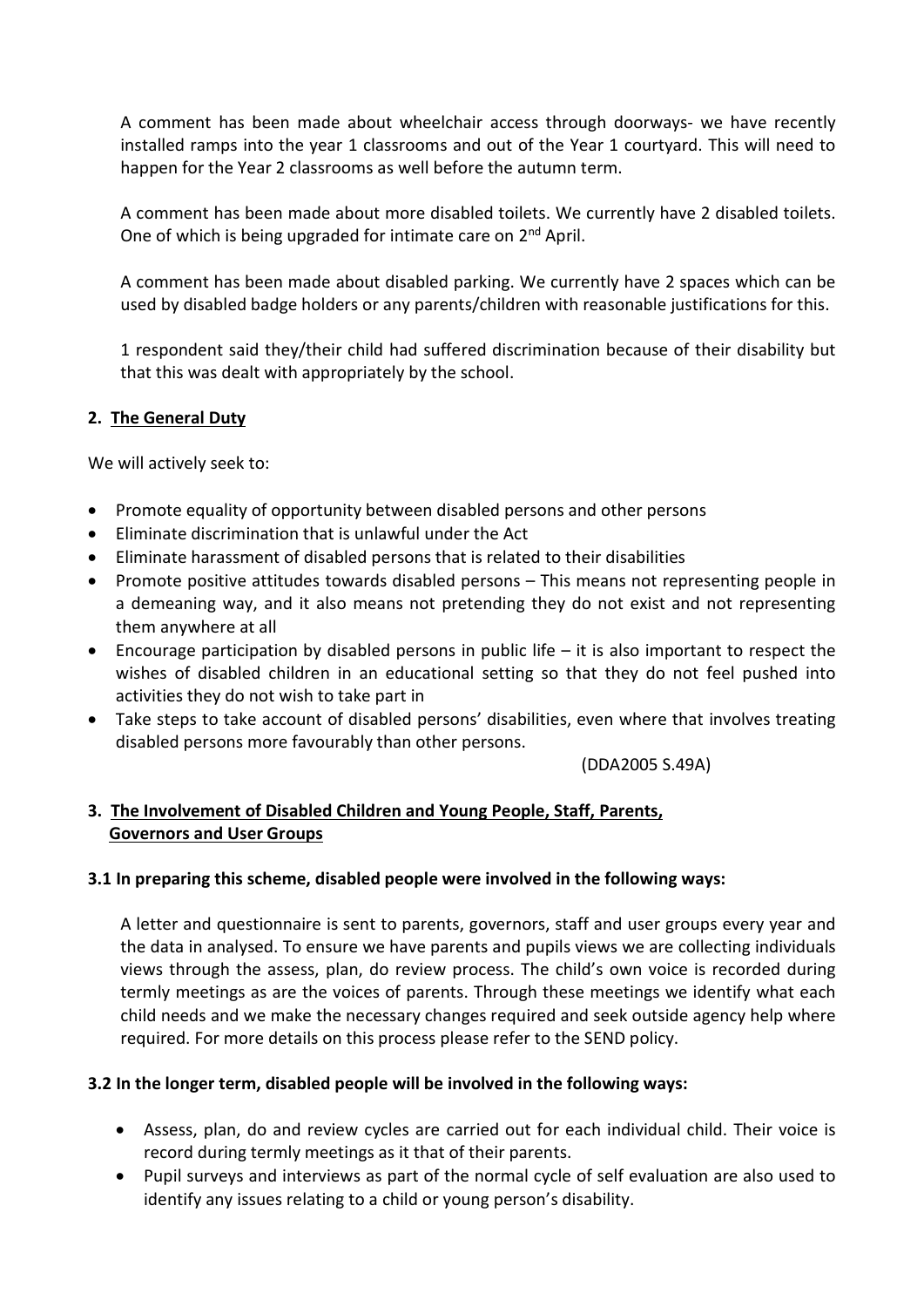Disabled staff have regular opportunities to discuss how the school can best enable them to work.

# 3.3 The information about disabled staff and pupils will be used to assess:

- The effect of our policies and practices on the recruitment, development and retention of disabled employees.
- The effect of our policies and practices on the educational opportunities available to, and achievements of, disabled pupils.

# 3.4 The information about disabled parents, governors and user groups will be used to assess:

- The effect of our policies and practices on the involvement of parents in their child's education.
- The effect of our policies and practices on the recruitment and retention of governors and their ability to take a full and active part in governors' activities
- The effect of our policies and practices on the involvement of disabled users in community activities.

# 4. How we will meet the General Duty and Specific Duty

The production of this disability equality scheme provides us with a framework for integrating disability equality into all aspects of school life and demonstrates how we are seeking to meet the specific duty i.e. to produce a Disability Equality Scheme for our school.

# 4.1 The Building

Hampton Hargate Primary School opened in September 2000 and all facilities are on a single level. There are no raised steps within the building and all doors are wide enough to provide access in a wheelchair. There are two disabled toilets available for pupils and visitors. The building is well lit and movement throughout the school is manageable by all, with wide and uncluttered pathways. The Access Audit states that "Access for visitors with disabilities is good and only minor modifications are required."

# 4.2 Provision for pupils

A register of pupils' needs/disabilities is maintained by the SENCOs and regularly updated. Parents/carers also received a letter requesting notification of any disabilities not previously registered with the school . To ensure access to all areas of school life the pupils' needs are catered for as follows:

- Asthmatics – named inhalers, with the asthma card, are stored in a tray in the classroom. Office staff maintain a register.

- Diabetics – at the present time there is one in the school, Yr 4. The pupil is monitored and supported by a TA. One to one supervision is provided for this pupil during the lunch break.

- Epi-pen users – the pens are stored in the classrooms and in the first aid room and staff have been trained in their use. The parents are responsible for ensuring that the pens remain up to date.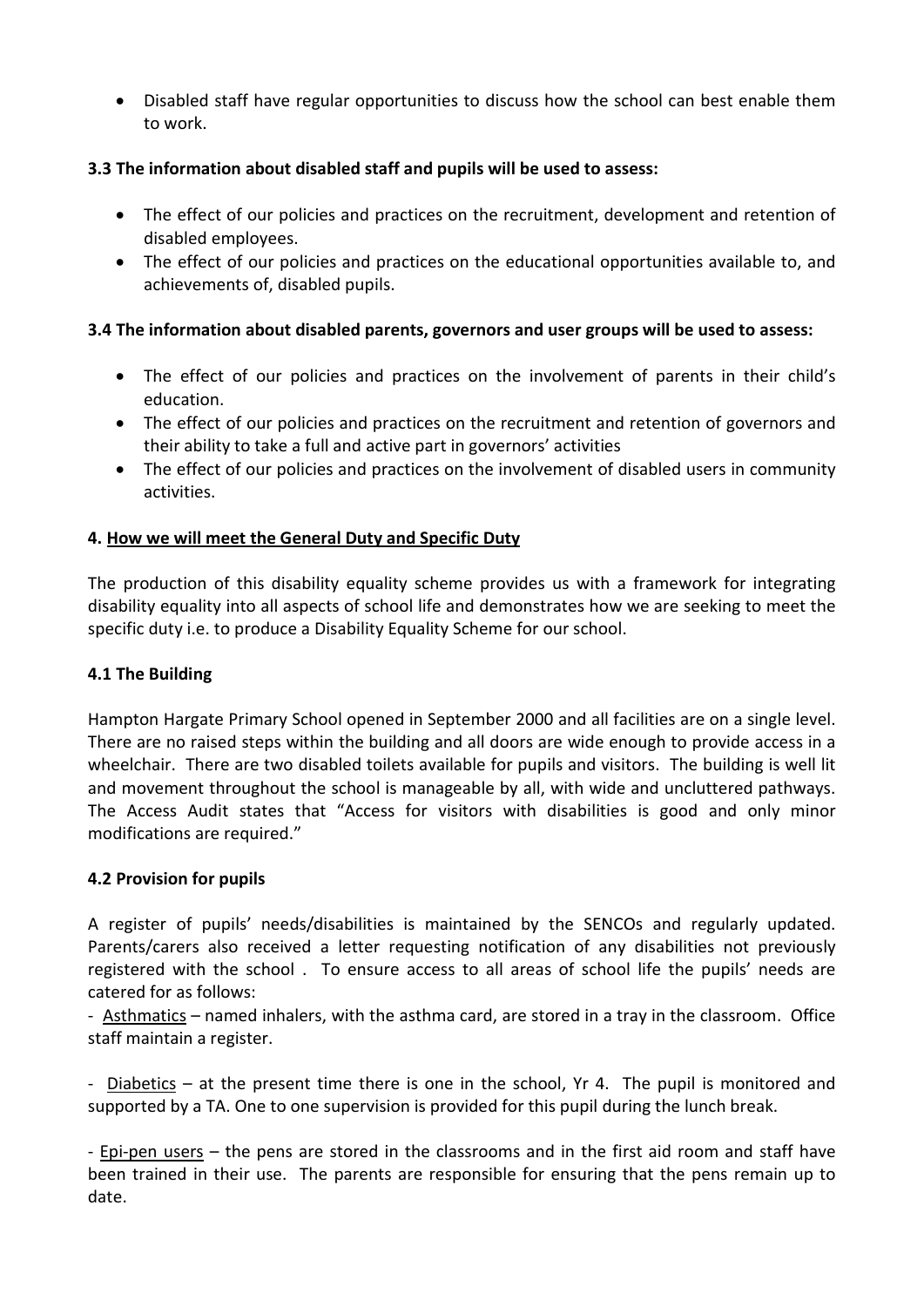- Autism, Dyspraxia and Dyslexia – pupils with these disabilities have their individual learning programmes and also have access to a Sensory Circuit Programme at the beginning of each school day.

- Impaired Vision and Hearing – teachers ensure that pupils with these disabilities are in the best position for seeing and/or hearing. If required large print is provided.

-Children with cancer-teachers ensure that each child's needs are met. The SENDCo liaises with the nurse on how to support the child in school. The training is passed around to all staff who require it.

Pupils with any disability are not excluded from educational visits. A risk assessment is carried out at the pre-visit and a TA or parent helper ensures that all pupils are able to benefit from the visit.

#### 4.3 Provision for Staff

It is our aim to:

- Attract a wide field for recruitment, including disabled people.
- Retain the experience and skills of employees who become disabled during their working life
- Develop in-house expertise about what disabled staff and/or pupils may require.
- Provide role models for children and young people.
- Help foster good relations with all employees by showing that everyone is valued and treated fairly.

#### 4.4 Provision for Parents/Carers

It is our aim to:

- Use disabled people's preferred means of communication when contacting parents/carers, meeting with them or sharing information with them.
- Ensure disabled parents are encouraged to meet with teachers to discuss their child's progress and that every reasonable step is taken to remove barriers to attending parents' evenings. Where attendance is not possible because of a disability, make alternative arrangements.
- Give disabled parents priority when arranging events and meetings.
- Give disabled parents preferential parking rights.

### 4.5 Provision for Governors

It is our aim to:

 Ensure accessibility to meetings and other governors' activities for disabled governors, consequently allowing representation of disabled people on the governing body.